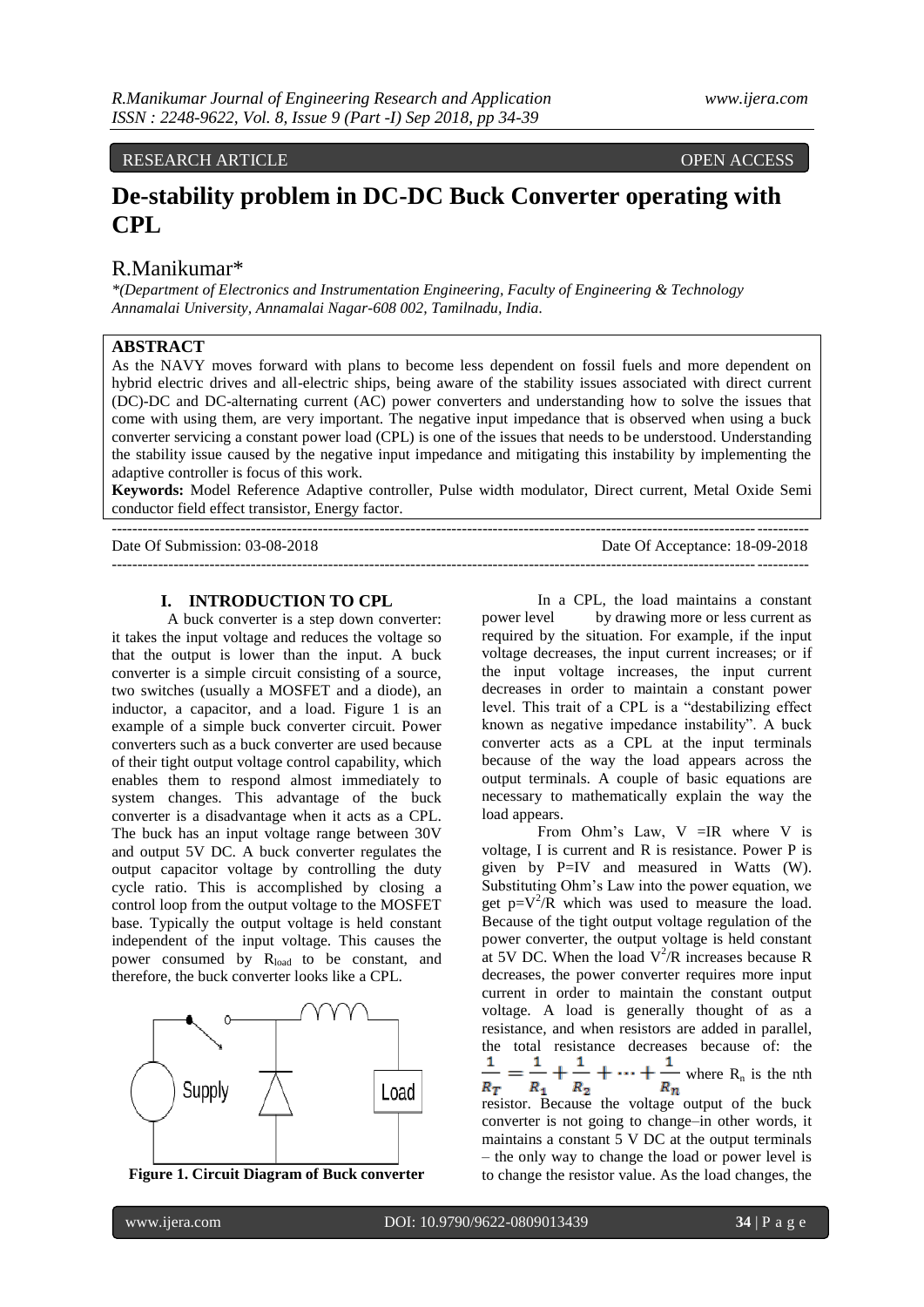power level changes, and the stability at the input terminal of the buck converter is affected. Again, a CPL is a characteristic that is created when using power electronics, and the almost perfect regulation of the power electronics is the cause for the negative instability effect. Closing a control loop on  $V_0$ makes the buck converter act like a CPL.

Constant power loads create a destabilizing effect in the circuits they are connected to because of negative impedance instability. This negative impedance comes from the way the input voltage and current respond when a load change occurs in a CPL. When voltage decreases and current increases, or vice versa, this change in voltage or current is the destabilizing effect of a CPL. One possible fix is to not control them as tightly; doing so, however, can cause other issues because the control is tightly regulated so that a constant voltage or current is maintained at some point of interest. Another fix is to implement the proposed adaptive controller in the buck converter circuit mitigating its instability to bring the system a stability.

# **II. ENERGY FACTOR AND MATHEMATICAL MODELLING**

All power DC/DC converters have a pumping circuit to transfer the energy from source to some passive energy storage elements, e.g, inductors and capacitors. The Energy Factor (EF) and its associated parameters comprising the pumping energy (PE), stored energy (SE), capacitor/inductor stored energy ratio (CIR) and energy losses (EL), can illustrate the unit step response which may be helpful for system design and in anticipating DC/DC converter characteristics. The DC/DC Buck converters are analyzed to demonstrate the application of EF, PE, SE and CIR. For convenience, the input voltage and current are defined as  $V_1$  and  $I_1$ respectively, and the output voltage and current are defined as  $V_2$  and  $I_2$  respectively. The switching frequency, switching time period and duty cycle ratios are defined as f, T and k respectively.The energy quantization is measured by the PE, which is used to count the input energy in the switching period  $(V_1$  is usually constant). Its calculation formula is  $PE= V_1 I_1$  The stored energy in an 1

inductor is  $W_L$  = 2 L  $I_L^2$ The stored energy across 1

a capacitor is  $W_C$  = 2  $C V_C^2$ 

Therefore, if there are  $n_L$  inductors and  $n_C$ capacitors, the total stored energy in a DC/DC converter is

$$
_{\text{SE}} = \sum_{j=1}^{n_L} W_{Lj} + \sum_{j=1}^{n_c} W_{cj}
$$

The capacitor/inductor stored energy ratio (CIR) is

$$
\text{CIR} = \frac{\sum_{j=1}^{n_c} W_{cj}}{\sum_{i=1}^{n_L} W_{Lj}}
$$

Another factor is the EL in period T, which are proportional to the power losses. EL =  $P_{loss}$  \* T The Energy Factor is the ratio of stored energy and pumping energy.

Therefore, 
$$
EF = \frac{SE}{PE}
$$

The EF is used to describe the characteristics of power DC/DC converters. Usually, most DC/DC converter analysis assumes that input power is equal to output power,  $P_{in} = P_o$  (or  $V_1 I_1 =$  $V_2$  I<sub>2</sub>), so that pumping energy is equal to output energy in a period: PE =  $V_1I_1T=V_2I_2T$ . It corresponds that the efficiency (η) =  $V_2I_2T/P.E=$ 100%. If the load is purely resistive (R),  $V_2 = I_2R$ , and the Voltage transfer gain (M) of a DC/DC

$$
converter is M = \frac{V2}{V1} = \frac{I2 R}{V1}
$$

And, 
$$
P_{in} = P_o + P_{loss}
$$

The power transfer efficiency is  $\eta = \frac{1}{\text{Pin}}$ Po

The time constant of a DC/DC converter is defined

as 
$$
\tau = \frac{2T * EF}{1 + CIR} (1 + CIR \frac{1 - \eta}{\eta})
$$

The time constant  $\tau$  is used to estimate the converter transient operation. It is proportional to the process settling time. Since a converter usually consist of multiple passive energy storage elements, for this investigation, the converter response should usually involve an oscillation component. The damping time constant  $\tau_d$  of a DC/DC converter is defined as

$$
\tau_{d} = \frac{2T*EF*CIR}{1+CIR\eta + CIR(1-\eta)}
$$

 $\tau_d$  is used to estimate the converter response with oscillation. Both  $\tau$  and  $\tau_d$  are independent from the switching frequency f and conduction duty cycle ratio k and also available to form the transfer function of the DC/DC converter in S-domain. The transfer function of the DC/DC converter can be written as mathematical model

$$
G(S) = \frac{M}{1 + s \tau}
$$

 To verify the theoretical analysis and the design of previous section, the parameters and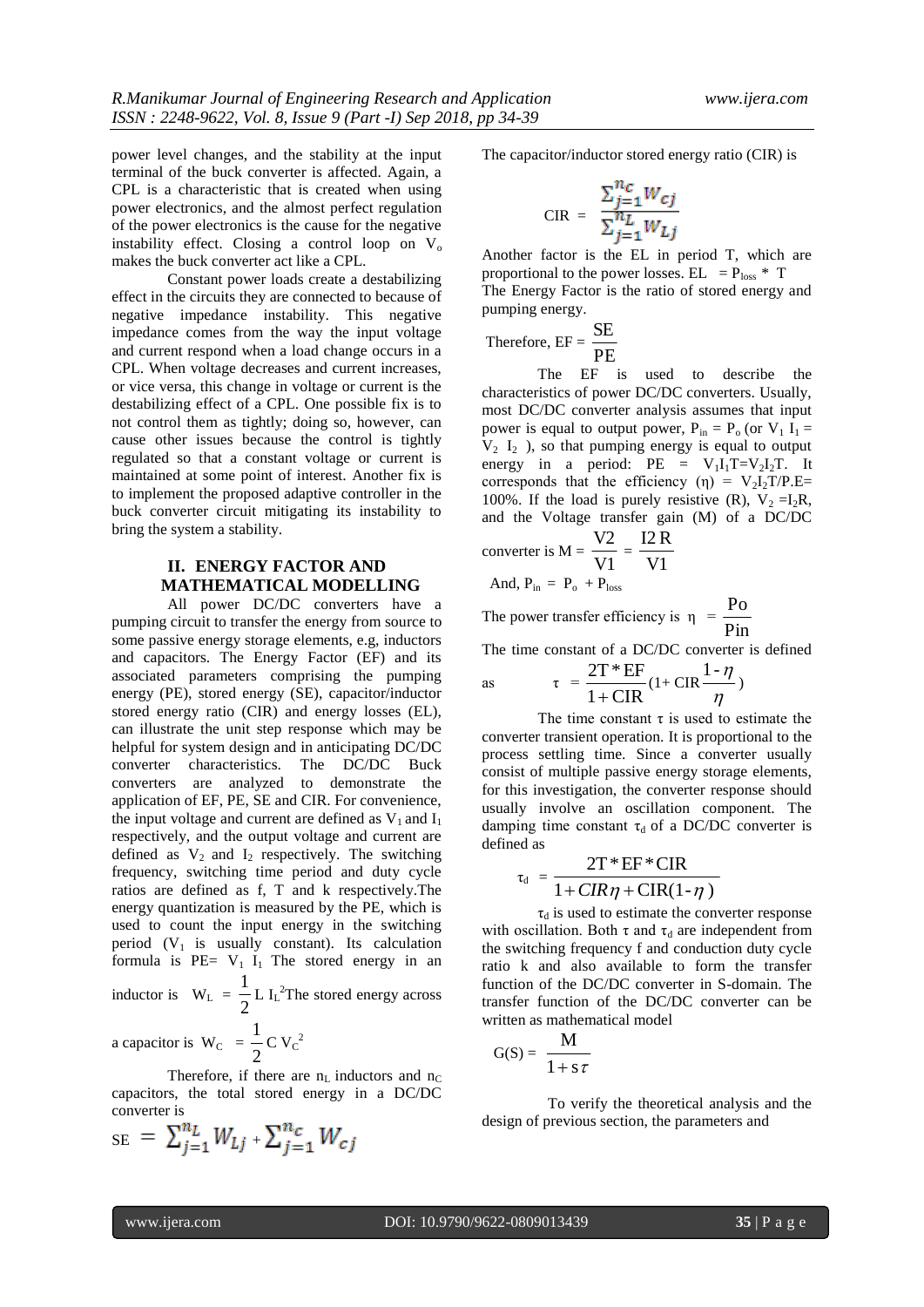specifications of DC/DC Buck converter are taken and are shown in table.1.

| Table.1. The Specifications and parameters of |  |
|-----------------------------------------------|--|
| <b>Buck converter</b>                         |  |

| Specification | value | Circuit       | Value       |  |
|---------------|-------|---------------|-------------|--|
|               |       | Parameters    |             |  |
| Input         | 30V   | Inductor, L1  | $100\mu H$  |  |
| Voltage       |       |               |             |  |
| Output        | 5V    | Capacitor, C1 | $200 \mu F$ |  |
| Voltage       |       |               |             |  |

When the converter changes from one steady state to another, the corresponding stored energy changes. Therefore, there must be a transient process from one steady to the new state. The Energy Factor, its relevant application parameters, voltage transfer gain (M) and time constant (τ) of Buck converter are determined at the operating voltage 5V and for the switching frequency 25kHz and the values are listed in table.2.

**Table.2 Energy Factor, relevant parameters, voltage transfer gain and time constant of buck** 

| converter                 |           |  |
|---------------------------|-----------|--|
| Pumping Energy, PE        | 6.949e-5  |  |
| Stored Energy, SE         | 0.006625  |  |
| Capacitor/Inductor stored | 273.4     |  |
| Energy, CIR               |           |  |
| Energy Losses, EL         | 0.002548  |  |
| Energy Factor, EF         | 95.33     |  |
| Power Efficiency, η       | 0.7599    |  |
| Voltage transfer gain, M  | 1.013     |  |
| Time constant, $\tau$     | 0.0006087 |  |

The transfer function of the buck converter in S-1.013

domain is found to be  $G(S) = 1 + 0.0006087s$ 

From the above obtained transfer function model, the controller tunings for the PID controller are found to be Kp=1.987, Ki=3265 and Kd=0. Finally, based on Lyapunov's stability theorem, the proposed controller containing adjustable parameters are implemented for Buck converter by choosing adaptation gain,  $\gamma=0.7$ . This proposed controller guarantees closed-loop system stability and a tracking performance for the output voltage for the variations in the line voltage, reference voltage and the load.

#### **III. SYSTEMATIC CONTROLLER DESIGN**

This section constructs a Lyapunov's stability based MRAC for controlling the PWM width of buck converter. The MRAS control system for Buck converter is shown in Figure.2.



**Figure 2. Block Diagram of MRAC**

For time-varying systems, the following stability theorem can now be stated. Let  $x = 0$  be an equilibrium point for the time-variable differential function of the type

$$
\frac{dx}{dt} = f(x,t) \text{ and } D = \left\{ x \in \mathbb{R}^n \mid ||x|| < r \right\}
$$

Let V be a continuously differential function such that  $\alpha_1$  ( $||x||$ )  $\leq V$  ( $x,t$ )  $\leq \alpha_2$  ( $||x||$ )

 $(x, t) \leq -\alpha_3$  (|| x ||) x  $\vee$ t v dt  $\frac{dv}{dt} = \frac{\partial v}{\partial t} + \frac{\partial v}{\partial x} + f(x, t) \le -\alpha_3$  $+\frac{\hat{c}}{2}$  $\partial$  $=\frac{\partial v}{\partial x} + \frac{\partial v}{\partial y} + f(x, t) \leq -\alpha_3$  (|| x ||) For  $\forall$  t

 $\geq 0$ , where  $\alpha_1$ ,  $\alpha_2$  and  $\alpha_3$  are class k functions. Then  $x = 0$  is uniformly asymptotically stable.

While using Lyapunov theory for adaptive system,

we find that  $\frac{d}{dt}$  $\frac{dv}{dt}$  is usually negative semi definite

where V is a Lyapunov function. The procedure is to determine the error equation and a Lyapunov function with a bounded second derivative.

For a first order system, the system is described by

the plant as 
$$
\frac{dy}{dt} = -ay + bu
$$
; Where 'u' is

the control variable (i.e., the plant input), "y" is the measured output (i.e., the plant output), 'a' and 'b' are the plant parameters. The desired response is given by the equation

dt  $\frac{dy_m}{dt} = -a_m y_m + b_m u_c$  Where 'u<sub>c</sub>' is the model input,

 $y_m$  is the model output, 'a' and 'b' are the model parameters. Let the controller be given by  $u(t) =$  $\theta_1$ u<sub>c</sub>(t) -  $\theta_2$  y(t). The controller has two parameters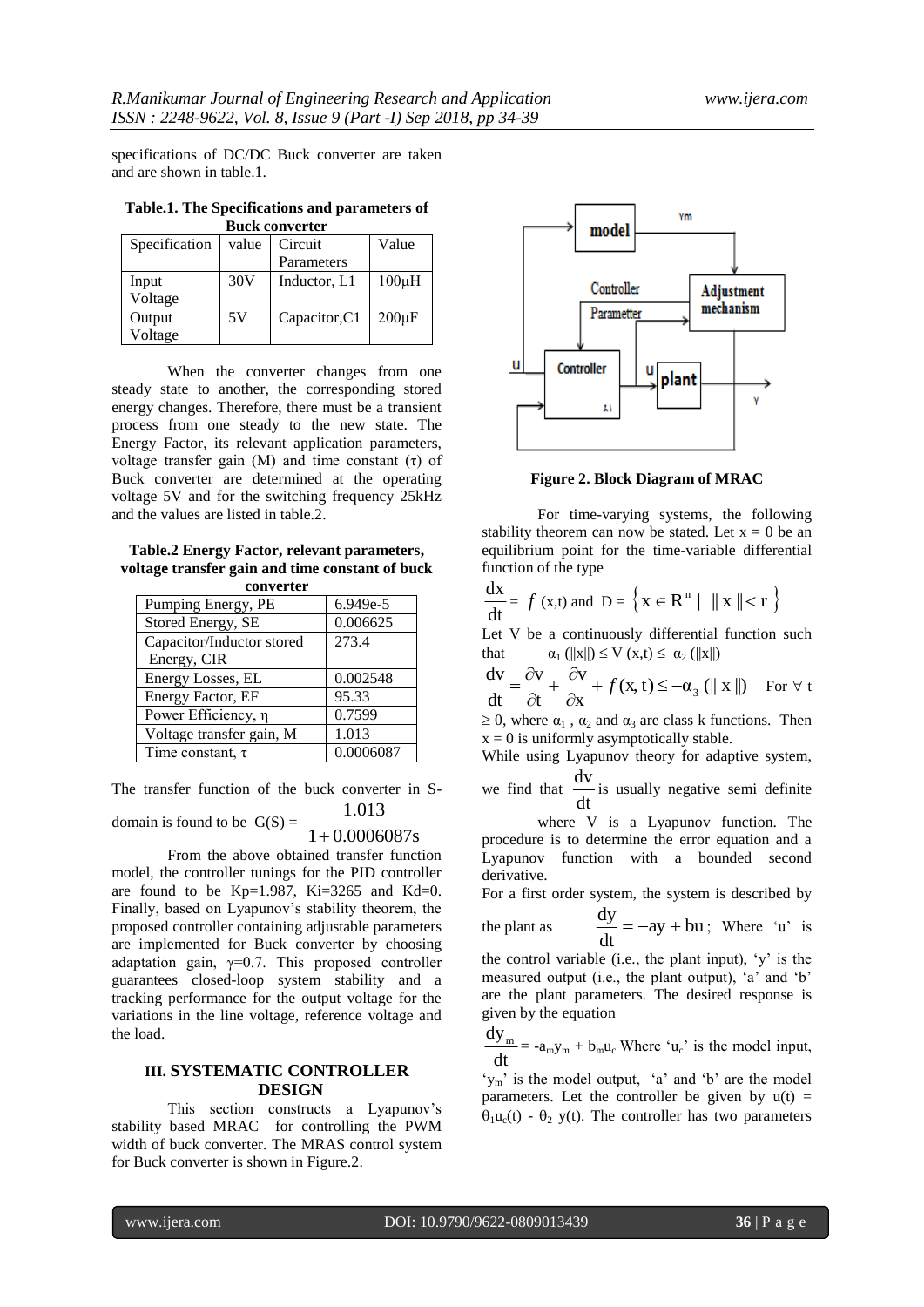$\theta_1$  and  $\theta_2$ . If they are chosen to be  $\theta_1 = \theta_1^0 = \frac{b_m}{b}$ ;

$$
\theta_2 = \theta_2^0 = \frac{a_m - a}{b}
$$

The input–output relations of the system and model are the same. This is called perfect model following. To apply Lyapunov stability theory, introduce the error as  $e = y - y_m$  since we are trying to make the error small it is natural to derive a differential equation for error,

$$
\frac{de}{dt} = -a_m e - (b\theta_2 - a_m + a) y + (b\theta_1 - b_m) u_c
$$

It is now to construct a parameter adjustment mechanism that will derive the parameters  $\theta_1$  and  $\theta_2$  to their desired values. For this purpose, assume  $b\gamma > 0$  and introduce the following quadratic function.  $v(e, \theta_1, \theta_2)$ =

$$
\frac{1}{2}(e^{2} + \frac{1}{b\gamma}(b\theta_{2} + a - a_{m})^{2} + \frac{1}{b\gamma}(b\theta_{1} - b_{m})^{2})
$$

Where  $\gamma$  is adaptation gain. This function is zero when e is zero and the controller parameters are equal to the correct values. For the function to qualify as a Lyapunov function the derivative

dt  $\frac{dv}{dt}$  must be negative. The derivative

$$
\frac{dv}{dt} = \frac{1}{2} \left( 2e \frac{de}{dt} + \frac{1}{by} 2(b\theta_2 + a - a_m) \cdot b \cdot \frac{d\theta_2}{dt} + \frac{1}{by} 2(b\theta_1 - b_m) \cdot b \cdot \frac{d\theta_1}{dt} \right)
$$

The condition is that  $\frac{d\mathbf{r}}{dt}$  $\frac{dv}{dt}$  should be negative semi-

definite. If the parameters are updated as

$$
\frac{d\theta_1}{dt} = -\gamma u_c e \quad \text{and} \quad \frac{d\theta_2}{dt} = \gamma ye \text{, then}
$$

We get  $\frac{dv}{dx} = -a_m e^2$  $a_m$ e dt  $\frac{dv}{dt} = -$ 

The derivative of v with respect to time is thus negative semi definite but not negative definite. This implies that  $v(t) \le v(0)$  and thus that e,  $\theta_1$  and  $\theta_2$  must be bounded. This implies that  $y = e + y_m$ also is bounded.

#### **IV.BIFURCATION ANALYSIS**

In this work, a particular power electronics device called a buck converter was introduced and how it acts like a constant power load was discussed. The stability issues with CPLs were reviewed from bifurcation analysis for load change, and a few ideas were mentioned on how to help make a circuit with a CPL more stable. The methods used to analyze the system in simulation, are discussed in this work. A software package: MATLAB Simulink model is used for the simulations. The phase portrait (Capacitor Voltage Vs inductor current) and time domain waveform is taken for load change. The analysis has done for open loop condition, PID controller and proposed controller.



**Figure 3. Time domain waveform for open loop**



**Figure 4. Phase-potrait for open loop**



**Figure 5. Phase-potrait for PID Controller**

 $\overline{\phantom{a}}$ J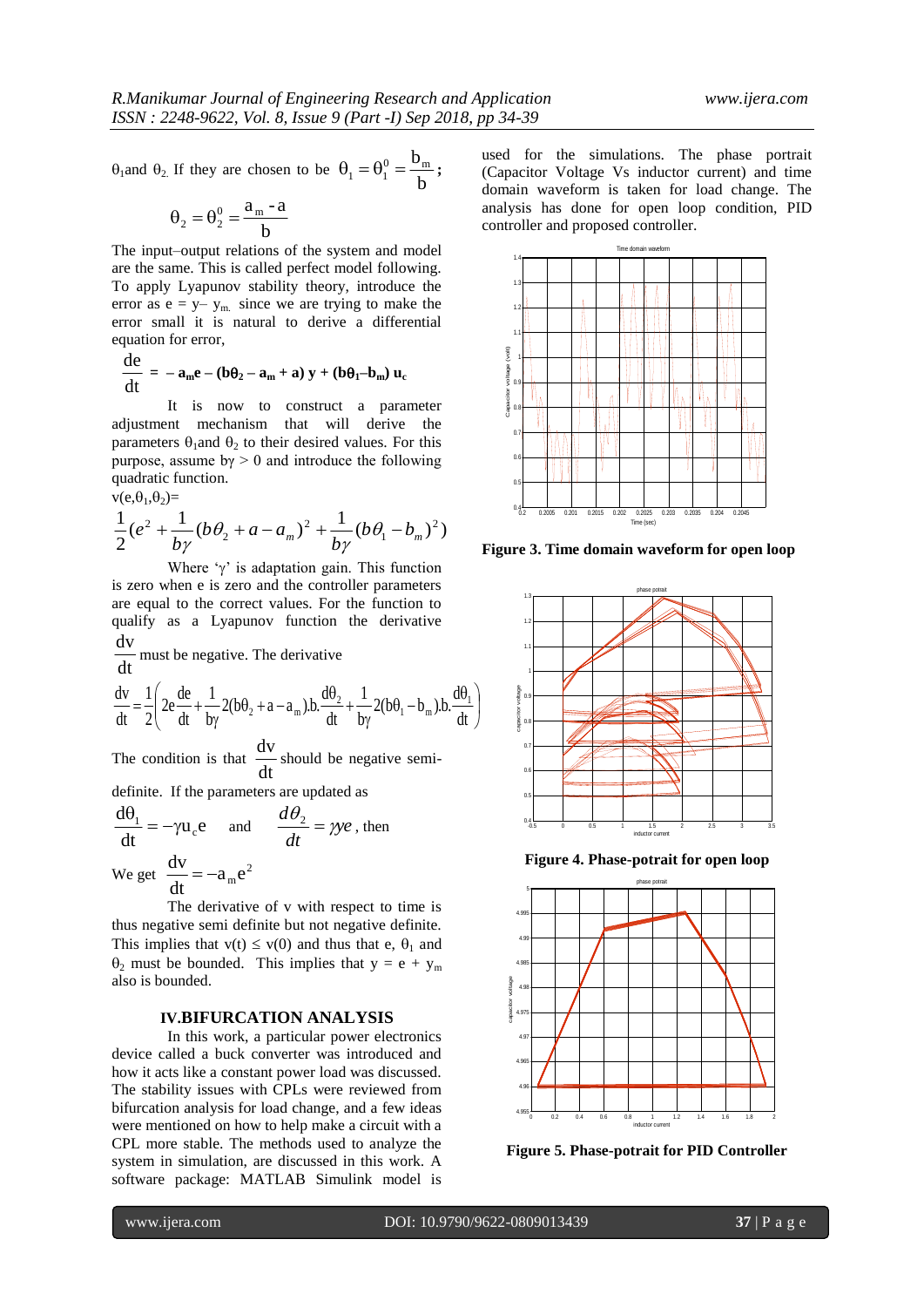

**Figure 6. Phase-potrait for Proposed Controller**

Simulations have been carried out to verify the chaos controlling idea. The chaos coming due to the load variation under open loop is successfully controlled by implementing PID controller and proposed controller respectively. Also, the phase portrait given above shows the stable result.



**Figure 7. Regulatory response of buck converter under open loop**







#### **Figure 9. Regulatory response of buck converter for Proposed controller**

The regulatory response given above shows the stable result when the load value drops from  $5\Omega$ to 1Ω for the operating voltage 5V. The proposed method also shows the chaos coming due to line variation is successfully controlled. The proposed scheme also provide good dynamical responses and guarantees closed-loop system stability, a tracking performance and also robustness to the load disturbances. The simulation result demonstrates the efficiencies of the approach.

#### **IV. CONCLUSIONS**

The voltage controlled buck converter is used for the analysis of bifurcation and chaos. The simulated results have been shown for load change. To control such spurious effects in voltage controlled buck converter, an adaptive method through energy factor modeling has been considered. It is proved that stable operation is possible for load variation.

#### **REFERENCES**

#### **Journal Papers:**

- [1]. S.Sruthi, A.Kavitha and G.Uma "control of Chaos in Buck converter using Adaptive Feedback Sliding Mode Control scheme",<br>computational Intelligence in Power computational Intelligence in Apparatus and Systems (CIPS 2008)
- [2]. David C. Hamil and David J. Jeffries, "Sub harmonics and chaos in a controlled switchedmode power converter". IEEE Transaction on circuits and systems, Vol. 35, N0.8, July 1988
- [3]. F.L.Luo and H.Ye "Energy factor and mathematical modelling for power DC/DC converters", IEEE proc., Electr. Power Appl., 2005.
- [4]. C. Rivetta, A. Emadi, G. A. Williamson, R. Jayabalan and B. Fahimi, "Analysis and control of a buck DC-DC converter operating